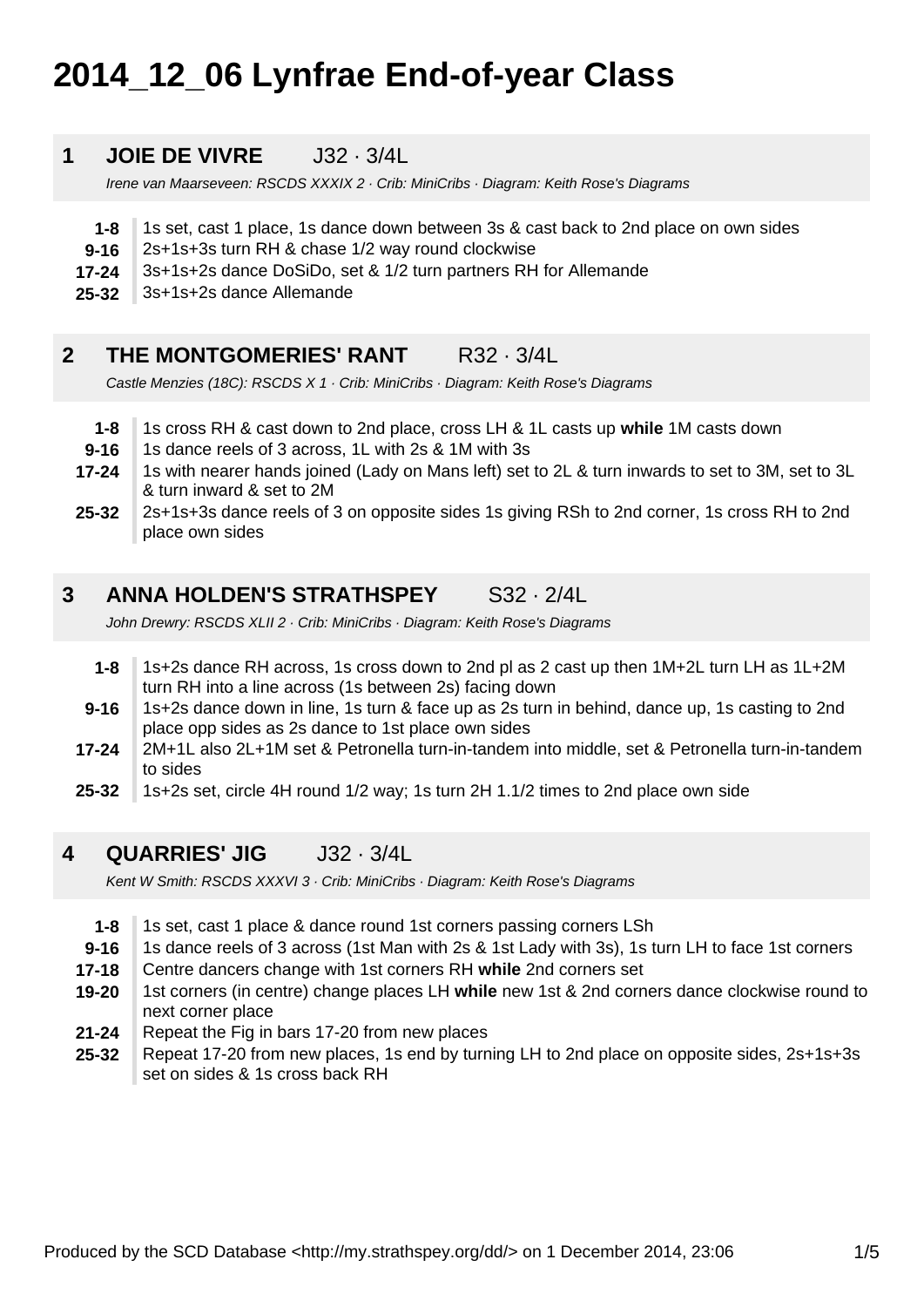# **5 POLHARROW BURN** R32 · 5/5L

Hugh Foss: Magazine Dances 2005-2009 · Crib: MiniCribs · Diagram: Keith Rose's Diagrams

- **1-8** 1s & 3s cross RH, cast 1 place & dance 1/2 Fig of 8 round couple above them
- **9-16** 1s & 3s turn RH then LH (long turns) to face 1st corners **while** 2s & 5s 1/2 turn RH & chase clockwise to other end of set
- **17-24** 1s & 3s dance 1/2 Reels of 4 with 1st corners then 2nd corners
- **25-32** 1s & 3s dance 1/2 Reel of 4 with 3rd corner, turn partner LH & cast down 1 place own sides. 2 4 1 5 3

### **6 SUGAR CANDIE** S32 · 3/4L

RSCDS XXVI 9 · Crib: MiniCribs · Diagram: Keith Rose's Diagrams

- **1-8** 1s set & cast 1 place, cross passing LSh & cast RSh round their 1st corner into centre ending BtoB (Lady facing up, Man down)
- **9-16** 1L circle left with 2s & 1M with 3s, turn to face partner & set, 3/4 turn partner 2H to end facing 1st corners
- **17-24** 1s turn 1st corner RH, partner LH, 2nd corner RH, partner LH & end facing 1st corners
- **25-32** 1s dance Reel of 3 on opposite sides passing 1st corner LSh & cross RH to 2nd place own sides

### **7 BRATACH BANA** R32 · 3/4L

John Drewry: Bon Accord Book of Scottish Country Dances · Crib: MiniCribs · Diagram: Keith Rose's Diagrams

- **1-8** 1s turn RH & cast 1 place, 1s dance LSh round 1st corners to 2nd place opposite side facing 2nd corners
- **9-16** 1s dance 1/2 Reel of 3 on the sides & dance 1/2 Reel of 3 across (1M with 3s at top, 1L with the 2s)
- **17-24** 1s turn LH, turn 3rd crnrs RH (1st crnr person) & pass RSh to turn 4th crnr RH ending in 2nd pl own side in prom hold with 4th crnr
- **25-32** 1s+4th crnrs Prom diag across (pass RSh) to diag opp crnr & 1/2 turn to end 1s in 2nd pl opp side, 1s dance 1/2 Diag R&L (M up, L dn) to end in 2nd pl

### **8 CHERRYBANK GARDENS** S32 · 3/3L

John Drewry: Bankhead Book Part 1 · Crib: MiniCribs · Diagram: Keith Rose's Diagrams

- **1-8** 1s+2s set & Petronella-in-tandem twice to end with 2s+1s on opposite sides having changed places
- **9-16** 2s+1s set & 2s cross RH & 1s LH, 1L dances RH across with 2s & 1M with 3s
- **17-24** 1s+3s Set+Link & circle 4H round to left
- **25-32** 2s+3s+1s dance Grand Chain (2s crossing to commence)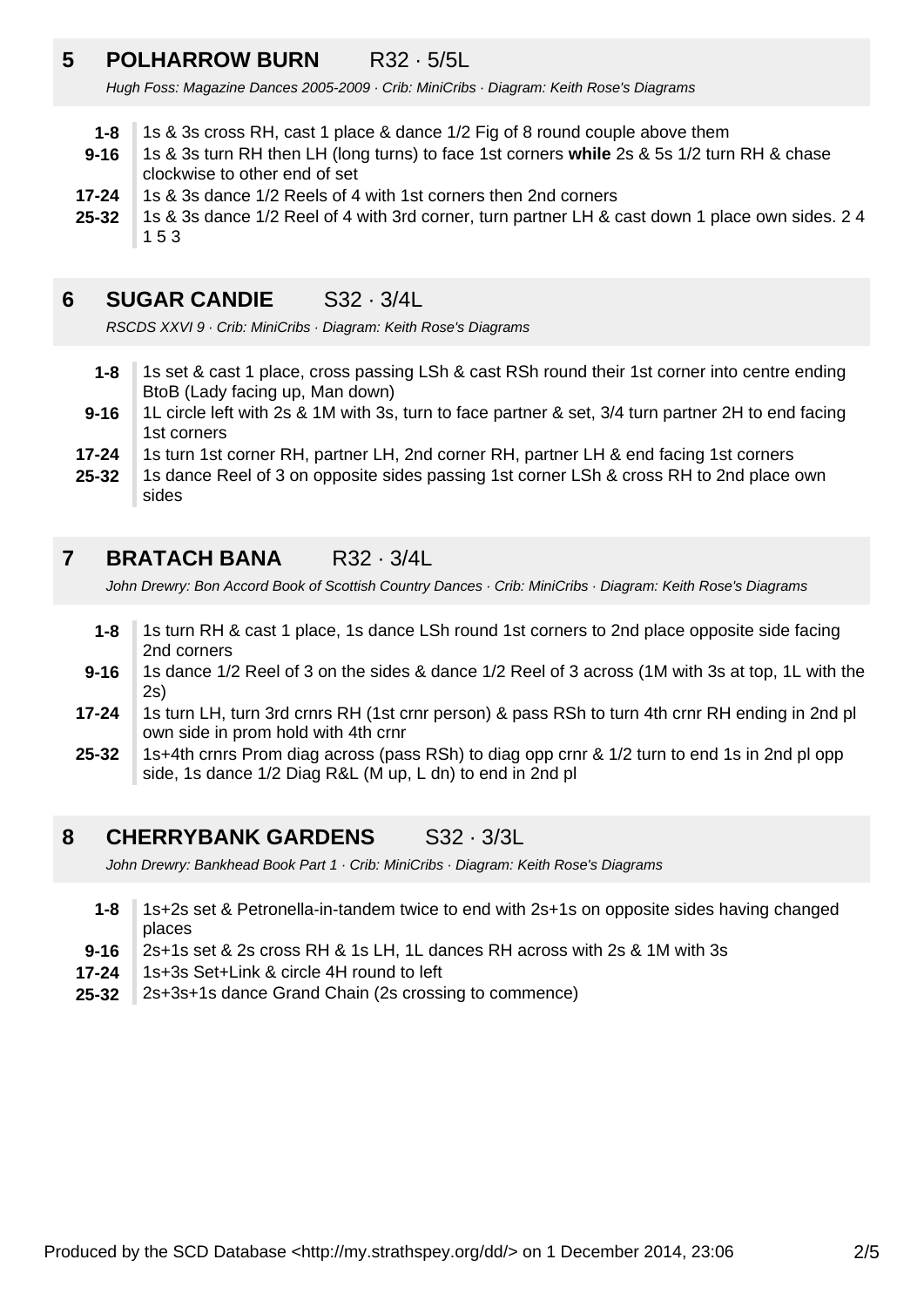# **9 J. B. MILNE** R32 · 3/4L

Hugh Foss: A Guide to Scottish Country Dancing · Crib: MiniCribs · Diagram: Keith Rose's Diagrams

- **1-8** 1M+2L set advancing & turn RH, 1L+2M set advancing & turn RH
- **9-16** 1s set to each other & turn 2H, cast to 2nd place & Petronella turn to Lady between 2s & Man between 3s
- **17-24** 1s set & 3/4 turn RH **while** 2s+3s change places RH on sides & set, 1s repeat but 2s & 3s cross RH & set
- **25-32** 1s set & change places RH **while** 2s+3s change places RH on sides & set, 1s cast round corner to 2nd pl own sides as 2s+3s cross RH & all set

### **10 BREAK**

### **11 CATCH THE WIND** R32 · 3/4L

Romaine Butterfield: RSCDS XLV 5 · Crib: MiniCribs · Diagram: Keith Rose's Diagrams

- **1-8** 1s set, cast 1 place & dance 1/2 Fig of 8 round 2s
- **9-16** 1s set twice with 1L turning to face out, 1L followed by partner casts up & dances down the middle 1L to face 3M **while** 1M faces 2M
- **17-24** 1s RSh reels of 3 across (1M with 2s & 1L with 3s)
- **25-32** 1L followed by partner dances down cast up round 3M & crosses to end in 2nd place on own sides, 1s turn RH (4 bars)

### **12 THE CRANBERRY TART** J32 · 3/4L

Terry Glasspool: Dances from the Seven Year Itch · Crib: MiniCribs · Diagram: Keith Rose's Diagrams

- **1-8** 1M sets & casts 1 place, sets & petronella turns between 3s facing up **while** 1L stands for 2 bars then sets, casts 1 place & sets
- **9-16** 1M sets in line with 3s & all 3 Adv+Ret then 1M advances to partner **while** 1L petronella turns between 2s & sets in line with 2s then all 3 Adv+Ret
- **17-24** 1L followed by partner dances reel of 3 across with 2s (RSh to 2L) to end in 2nd place own sides
- **25-32** 1s dance RSh reels of 3 on sides giving RSh to 3s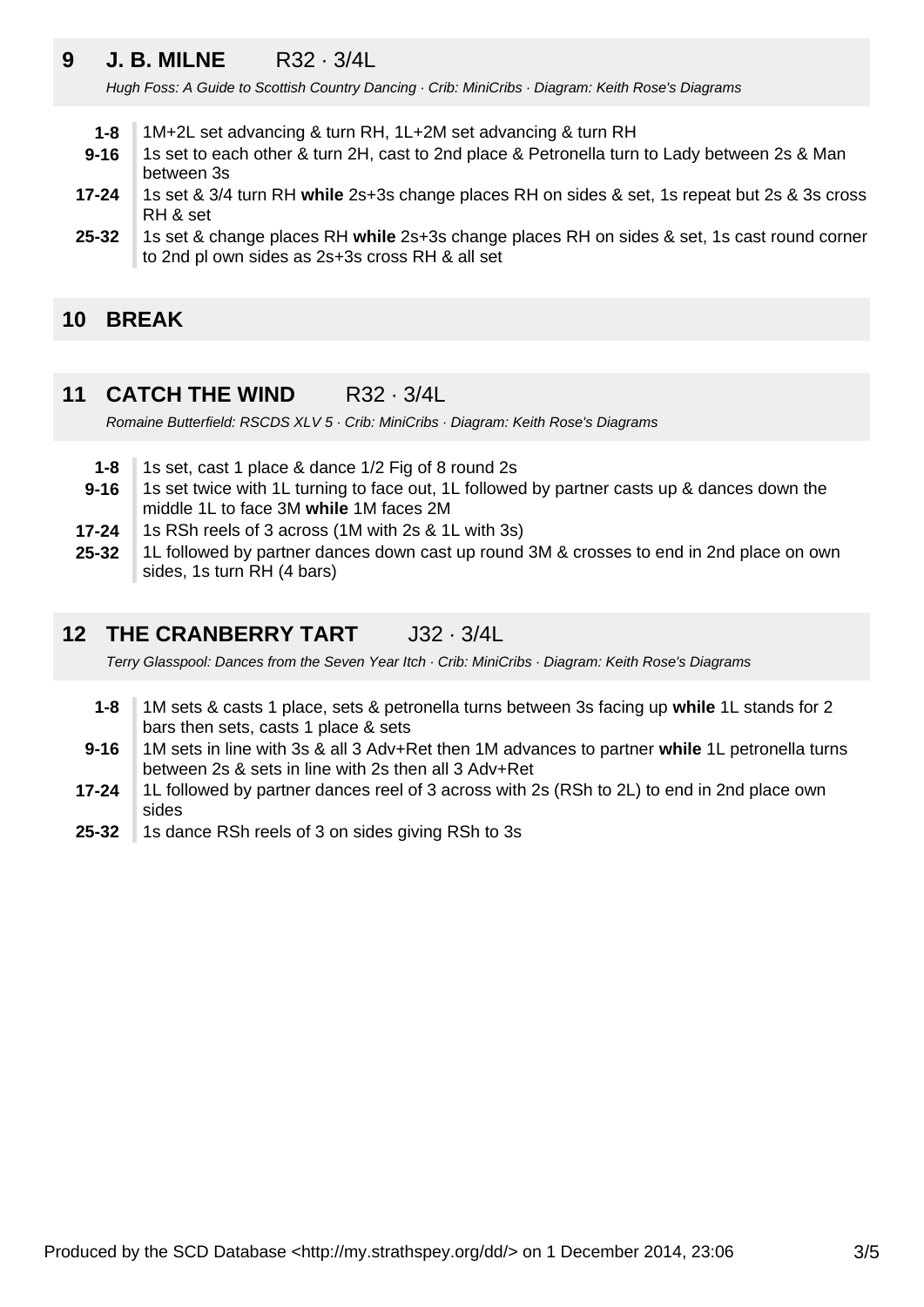## **13 THE DREAM CATCHER** S96 · 4S

Eileen Orr: RSCDS XLV 9 · Crib: MiniCribs · Diagram: Keith Rose's Diagrams

- **1-8** All circle 8H round & back
- **9-16** 1s+3s dance the Swirl: Turn partner RH into Allemande hold & dance LSh round other couple 1/2 way, dance LH across & swirl to face side couples (BtoB with ptnr & Lady facing Man)
- **17-24** All dance reels of 4 across
- **25-32** All set & dancing couples dance out between side couples, cross & cast to change places RH with partner back into places
- **33-40** All set & advance with partners, retire diagonally with corners & set
- **41-48** 1L+4M dance R&L with 3L+2M (on diagonal)
- **49-56** 1M+2L dance R&L with 3M+4L (other diagonal)
- **57-64** All set with corners, Adv+Ret with partners & set
- **65-88** 2s & 4s repeat bars 9-32
- **89-96** All circle 8H round & back

#### **14 NEVER AT SEA** R48 · 6/6L

J C Haddow · Crib: MiniCribs · Diagram: Keith Rose's Diagrams

- **1-8** 1s cross RH & cast to 2nd place, cross LH & cast to 3rd place **while** 6s cross RH & cast to 5th place, cross LH & cast to 4th place
- **9-16** 1M+6L Prom hold dance reel of 3 with 4s (pass 4M LSh to start) **while** 6M+1L dance reel of 3 with 3s (pass 3M LSh) end 1s in 3rd place side by side facing up & 6s in 4th place facing down ready for:..
- **17-24** 1s & 6s dance reflection reels on sides dancing up/down between 3s/4s to start
- **25-32** 1s+6s dance R&L ending with 1s facing up & 6s facing down
- **33-36** End couples cross RH **while** cple in 2nd+3rd pl also cple in 4th+5th pl dance 1/2 RH across & all (1st+2ndpl, 3rd+4thpl, 5th+6thpl) change pl LH on side
- **37-40** Repeat bars 33-36
- **40-44** Repeat bars 33-36
- **45-48** All turn partners RH 5 4 6(1)(3)(2)

Dance 3 times to end 6 5 4(3)(2)(1) or 6 times to end 1 2 3(4 )(5)(6)

#### **15 BEST SET IN THE HALL** J32 · 3/4L

Helen Greenwood: RSCDS XLVI 7 · Crib: MiniCribs · Diagram: Keith Rose's Diagrams

- **1-8** 1s set & 1L followed by partner casts below 3s, 1L crosses & casts up to face her 1st corner **while** 1M dances up the middle to face 1st corner
- **9-12** 1s set to 1st corners & dance RSh round each other into 3rd corner (pstn) **while** 1st corners dance in & turn right about to face their original position
- **13-16** 1s+1st crnr person set & 1st crnr persons dance RSh round each other into diag opp crnrs **while** 1s dance in & pivot to right to face 2nd crnrs
- **17-24** 1s repeat bars 9-16 with 2nd corners & end passing RSh to 2nd place opposite sides. (3)(1)(2)
- **25-32** 2s+1s+3s chase clockwise 1/2 way & turn partners RH